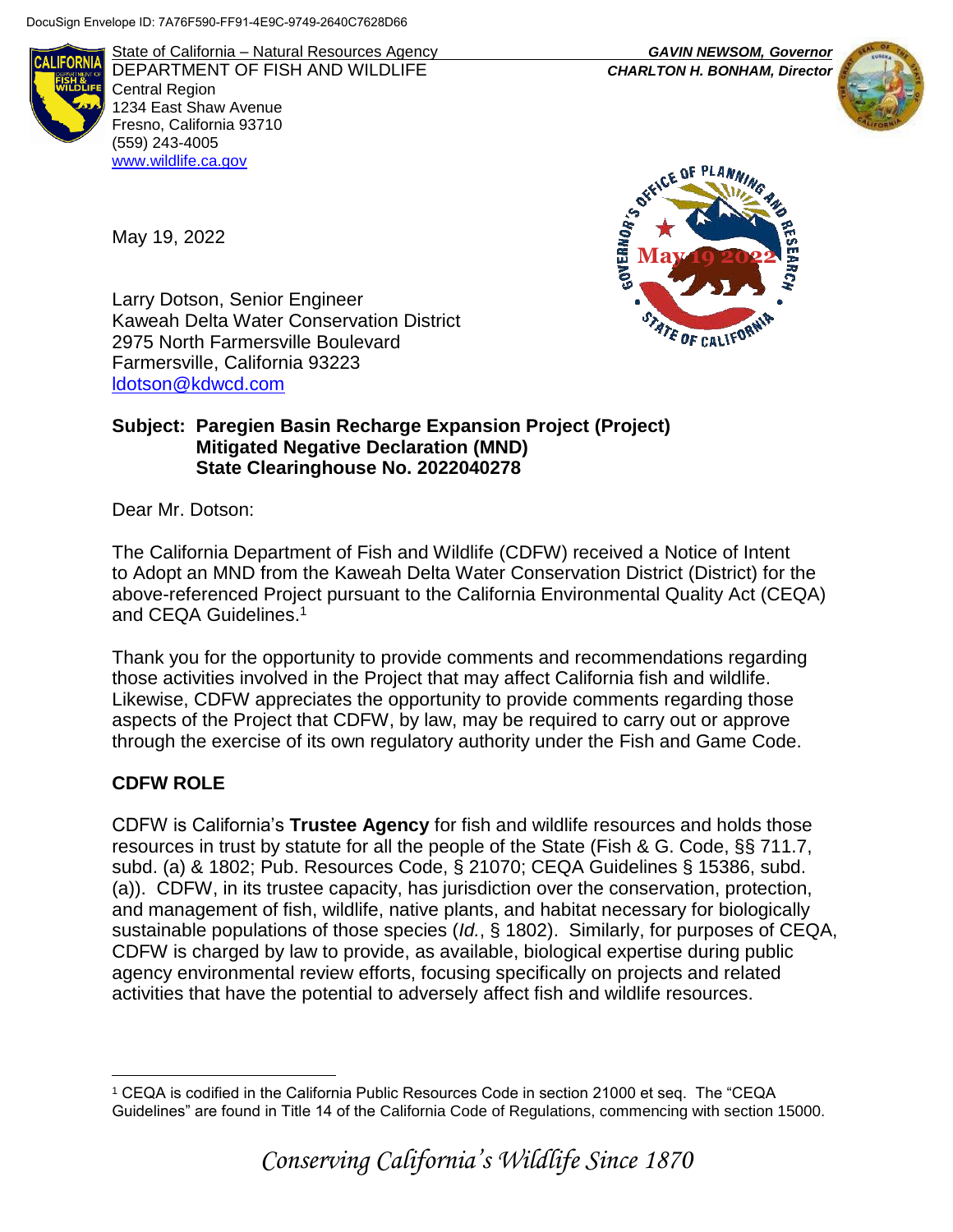CDFW is also submitting comments as a **Responsible Agency** under CEQA (Pub. Resources Code, § 21069; CEQA Guidelines, § 15381). CDFW expects that it may need to exercise regulatory authority as provided by the Fish and Game Code. As proposed, for example, the Project may be subject to CDFW's lake and streambed alteration regulatory authority (Fish & G. Code, § 1600 et seq.). Likewise, to the extent implementation of the Project as proposed may result in "take" as defined by State law of any species protected under the California Endangered Species Act (CESA) (Fish & G. Code, § 2050 et seq.), related authorization as provided by the Fish and Game Code will be required.

**Bird Protection:** CDFW has jurisdiction over actions that may result in the disturbance or destruction of active nest sites or the unauthorized take of birds. Fish and Game Code sections that protect birds, their eggs, and nests include section 3503 (regarding unlawful take, possession, or needless destruction of the nest or eggs of any bird), section 3503.5 (regarding the take, possession, or destruction of any birds-of-prey or their nests or eggs), and section 3513 (regarding unlawful take of any migratory nongame bird).

**Water Rights:** The capture of unallocated stream flows to artificially recharge groundwater aquifers is subject to appropriation and approval by the State Water Resources Control Board (SWRCB) pursuant to Water Code section 1200 et seq. CDFW, as Trustee Agency, is consulted by SWRCB during the water rights process to provide terms and conditions designed to protect fish and wildlife prior to appropriation of the State's water resources. Certain fish and wildlife are reliant upon aquatic and riparian ecosystems, which in turn are reliant upon adequate flows of water. CDFW therefore has a material interest in assuring that adequate water flows within streams for the protection, maintenance, and proper stewardship of those resources. CDFW provides, as available, biological expertise to review and comment on environmental documents and impacts arising from Project activities.

### **PROJECT DESCRIPTION SUMMARY**

The District intends to recontour the existing Paregien recharge basins to expand its groundwater recharge capacity.

The proposed expansion Project will perform re-contouring of existing natural grades of available retention areas to provide a more uniform basin shape for water control and storage. The re-contoured areas are proposed to provide a uniform depth of three feet across all the areas and thereby increase the overall retention capacity by approximately 80 percent and provide sufficient hydraulic pressures to facilitate optimum percolation rates. Deep ripping and discing will occur to ensure that the recharge basins do not retain a sealed floor and to achieve a maximum recharge rate. The Project should expand the water retention area to approximately 36 acres and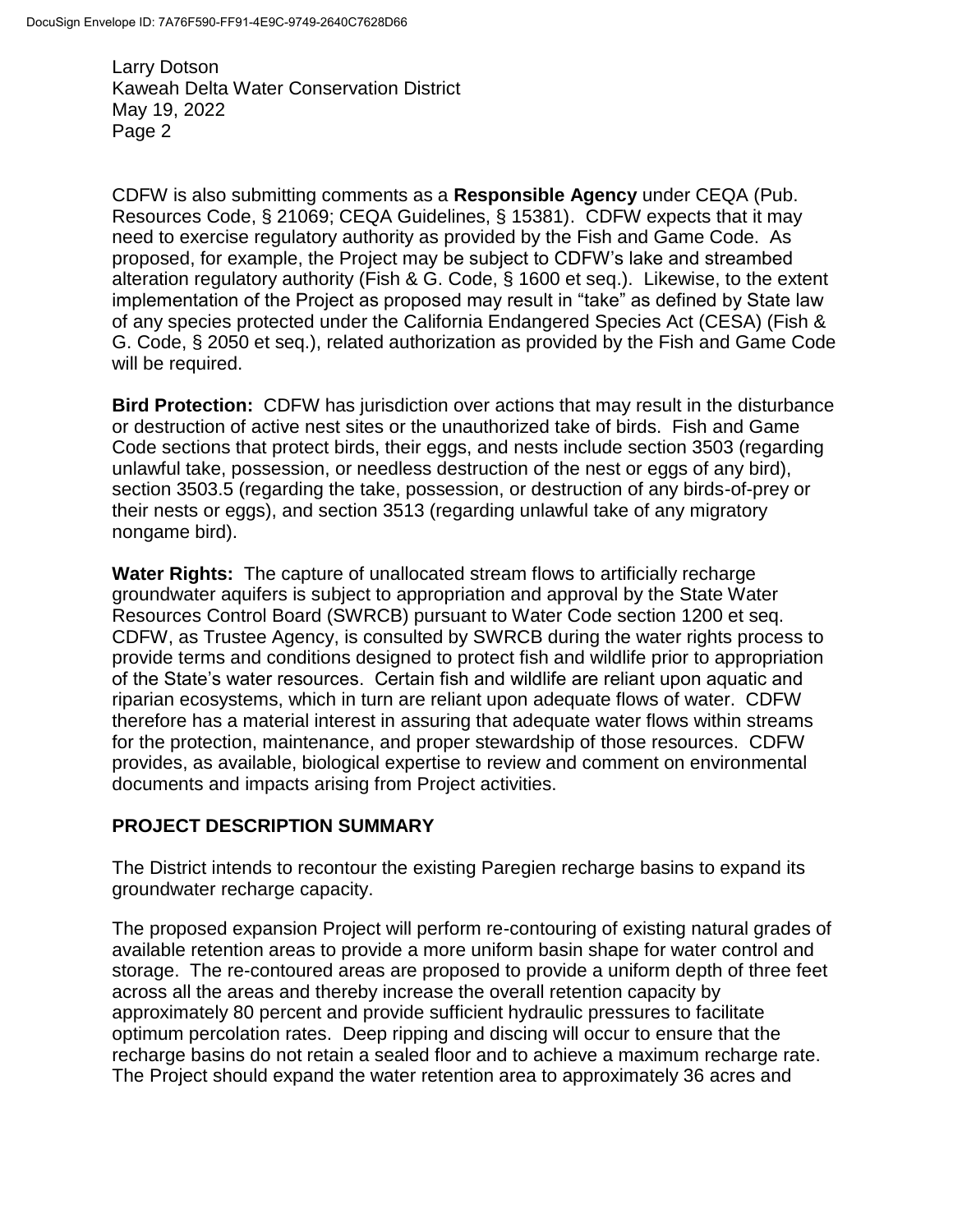provide a maximum capacity of 108 acre-feet, up from the current capacity of 60 acrefeet. The expansion is anticipated to generate 1,440 acre-feet per year of recharge.

#### **Proponent:** Kaweah Delta Water Storage District

**Location:** The Project is located in Tulare County in the San Joaquin Valley, in close proximity of the northeasterly limits of the City of Farmersville. The proposed Project site is just south of State Route (SR) 198, east of Road 168, on Tulare County Assessor's Parcel Numbers 111-230-010, 111-230-015, and 111-190-027. The Project property is bisected by Deep Creek, which is a natural channel distributary from the Kaweah River that runs through the City of Farmersville.

**Timeframe:** None given.

### **COMMENTS AND RECOMMENDATIONS**

CDFW offers the comments and recommendations below to assist the District in adequately identifying and/or mitigating the Project's significant, or potentially significant, direct and indirect impacts on fish and wildlife, i.e., biological resources. Editorial comments or other suggestions may also be included to improve the document.

Based on a review of the Project description, a review of California Natural Diversity Database (CNDDB) records, and a review of aerial imagery of the Project and surrounding habitat, several special-status species could potentially be impacted by Project activities including but not limited to the State threatened and federal endangered San Joaquin kit fox (*Vulpes macrotis mutica*); the State threatened Swainson's hawk (*Buteo swainsoni*); the State species of special concern burrowing owl (*Athene cunicularia*), American badger (*Taxidea taxus*), pallid bat (*Antrozous pallidus*), western mastiff bat (*Eumops perotis californicus*), western red bat (*Lasiurus blossevillii*), and Northern California legless lizard (*Anniella pulchra*); the California Rare Plant Rank 1B.1 alkali-sink goldfields (*Lasthenia chrysantha*); and the California Rare Plant Rank 1B.2 spiny-sepaled button-celery (*Eryngium spinosepalum*). Other species of birds, amphibians, reptiles, mammals, fish, invertebrates, and plants also compose the local ecosystem.

The Project site is adjacent to the Kaweah Oaks Preserve, which is owned and managed by the Sequoia Riverlands Trust and Four Creeks Land Trust for the benefit and preservation of native habitat including Valley sacaton grassland and Great Valley valley oak riparian forest. Surface and groundwater dependent ecosystems, including riparian, wetland, and oak woodland habitats are present along Deep Creek and other areas within the Project boundary.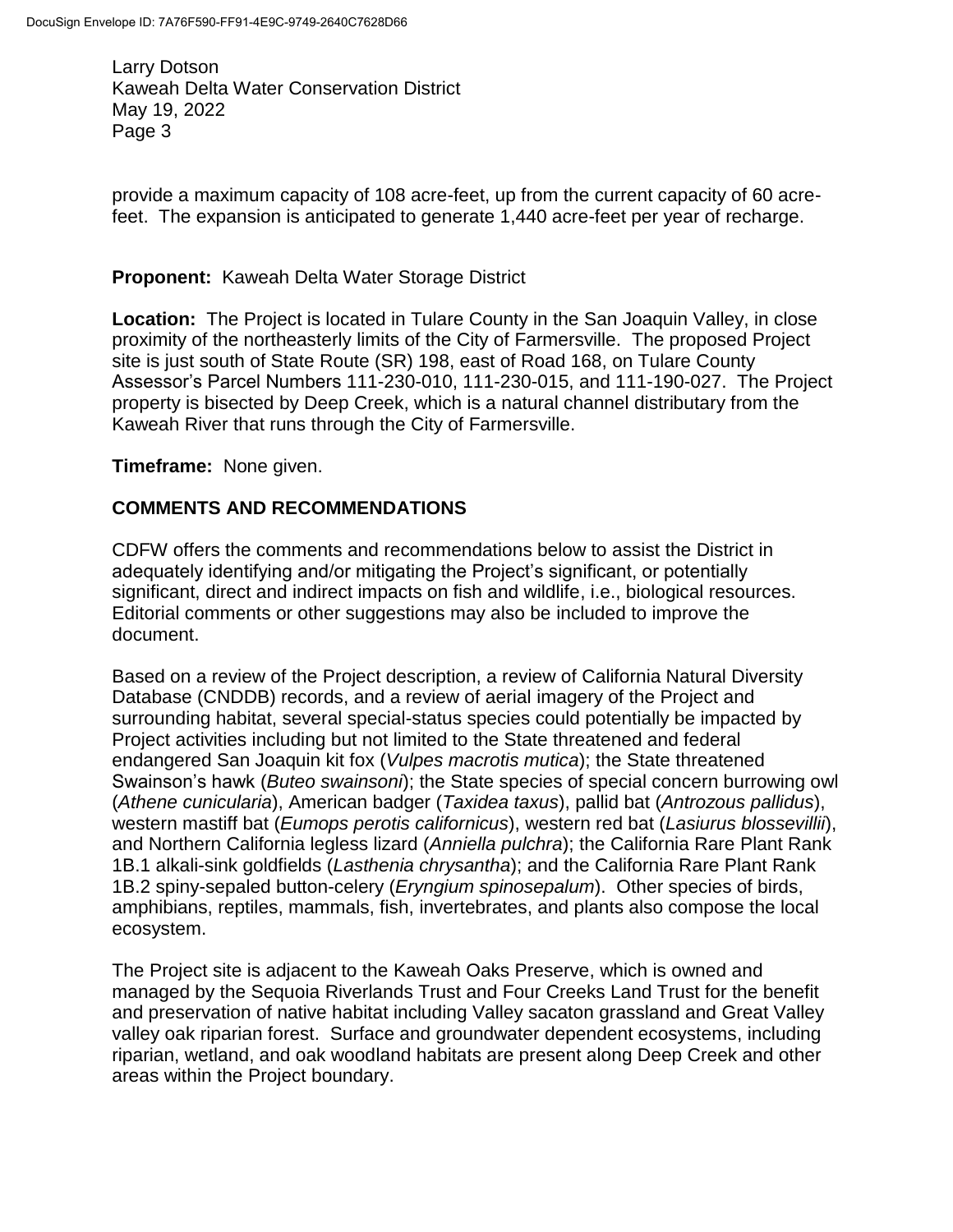Please note that the CNDDB is populated by and records voluntary submissions of species detections. As a result, species may be present in locations not depicted in the CNDDB but where there is suitable habitat and features capable of supporting species. A lack of an occurrence record in the CNDDB does not mean a species is not present. In order to adequately assess any potential Project-related impacts to biological resources, surveys conducted by a qualified wildlife biologist/botanist during the appropriate survey period(s) and using the appropriate protocol survey methodology are warranted in order to determine whether or not any special status species are present at or near the Project area.

CDFW recommends that the following modifications and/or edits be incorporated into the MND, including proposed avoidance, minimization, and compensatory measures, prior to its adoption by the District

**Would the Project have a substantial adverse effect, either directly or through habitat modifications, on any species identified as a candidate, sensitive, or special-status species in local or regional plans, policies, or regulations, or by CDFW or United States Fish and Wildlife Service (USFWS)?**

### **COMMENT 1: San Joaquin Kit Fox (SJKF)**

**Issues and Impacts**: SJKF occurrences have been documented within the vicinity of the Project boundary (CDFW 2022). The MND acknowledges the potential for the Project to temporarily disturb and permanently alter suitable habitat for special status species including SJKF, and to directly impact individuals if present during construction activities.

SJKF den in rights-of-way, agricultural and fallow/ruderal habitat, dry stream channels, and canal levees, etc., and populations can fluctuate over time. SJKF are also capable of occupying urban environments (Cypher and Frost 1999). SJKF may be attracted to Project areas due to the type and level of ground-disturbing activities and the loose, friable soils resulting from intensive ground disturbance. SJKF will forage in fallow and agricultural fields and utilize streams and canals as dispersal corridors. Absence in any one year is not necessarily a reliable predictor of future SJKF potential to occur on a site. Habitat loss resulting from land conversion to agricultural, urban, and industrial development is the primary threat to SJKF, and the Project area is in the vicinity of areas of medium suitability for SJKF habitat (Cypher et al. 2013). As a result, there is potential for SJKF to occupy all suitable habitat within the Project boundary and surrounding area. Without appropriate avoidance and minimization measures for SJKF, potential significant impacts associated with construction include habitat loss, den collapse, inadvertent entrapment, reduced reproductive success, reduction in health and vigor of young, and direct mortality of individuals.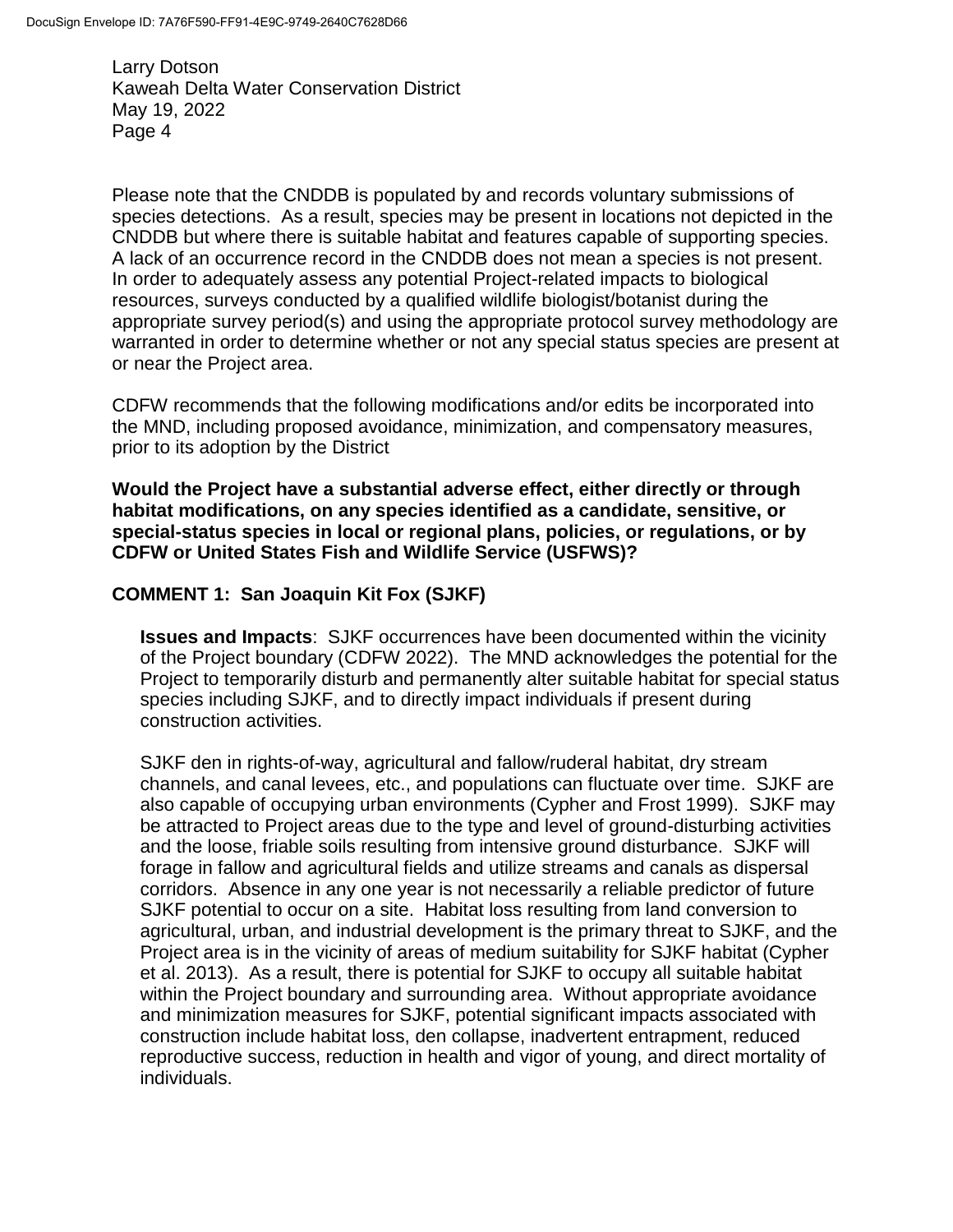### **Recommended Mitigation Measure 1: SJKF Surveys and Minimization**

CDFW recommends assessing presence or absence of SJKF by having qualified biologists conduct surveys of Project areas and a 500-foot buffer of Project areas to detect SJKF and their sign. CDFW recommends that presence/absence of SJKF be assessed by conducting surveys. Specifically, CDFW advises conducting surveys in all areas of potentially suitable habitat no less than 14 days and no more than 30 days prior to beginning of ground-disturbing activities. If suitable dens are found, den avoidance buffers CDFW recommends that avoidance be implemented by following the USFWS (2011) "Standardized recommendations for protection of the San Joaquin kit fox prior to or during ground disturbance".

### **Recommended Mitigation Measure 2: SJKF Take Authorization**

SJKF activity or detection of individuals warrants consultation with CDFW to discuss how to avoid take or, if avoidance is not feasible, to acquire an Incidental Take Permit (ITP) prior to any ground-disturbing activities, pursuant to Fish and Game Code section 2081, subdivision (b).

### **COMMENT 2: Swainson's Hawk (SWHA)**

**Issues and Impacts:** SWHA occurrences have been documented within the Project vicinity (CDFW 2022) and suitable nesting and foraging habitat occur within the Project site.The MND acknowledges the potential for the Project to impact nesting SWHA, and Mitigation Measure BIO-1 states that a biologist would determine appropriate setback distances in consultation with CDFW. Without appropriate avoidance and minimization measures for SWHA, potential significant impacts that may result from Project activities include nest abandonment, loss of nest trees, loss of foraging habitat that would reduce nesting success (loss or reduced health or vigor of eggs or young), and direct mortality. Any take of SWHA without appropriate incidental take authorization would be a violation of Fish and Game Code.

SWHA exhibit high nest-site fidelity year after year and lack of suitable nesting habitat in the San Joaquin Valley limits their local distribution and abundance (CDFW 2016). Approval of the Project may lead to subsequent ground-disturbing activities that involve noise, groundwork, and movement of workers that could affect nests and has the potential to result in nest abandonment and loss of foraging habitat, significantly impacting local nesting SWHA.

#### **Recommended Mitigation Measure 3: SWHA Surveys**

CDFW recommends that a qualified biologist conduct surveys for nesting SWHA following the survey methods developed by the Swainson's Hawk Technical Advisory Committee (SWHA TAC 2000) prior to Project implementation. Mitigation Measure BIO-1 states that surveys will be conducted according to SWHA TAC 2000 guidelines within a ½-mile survey distance from the construction area for SWHA. The SWHA TAC survey protocol includes early season surveys to assist the Project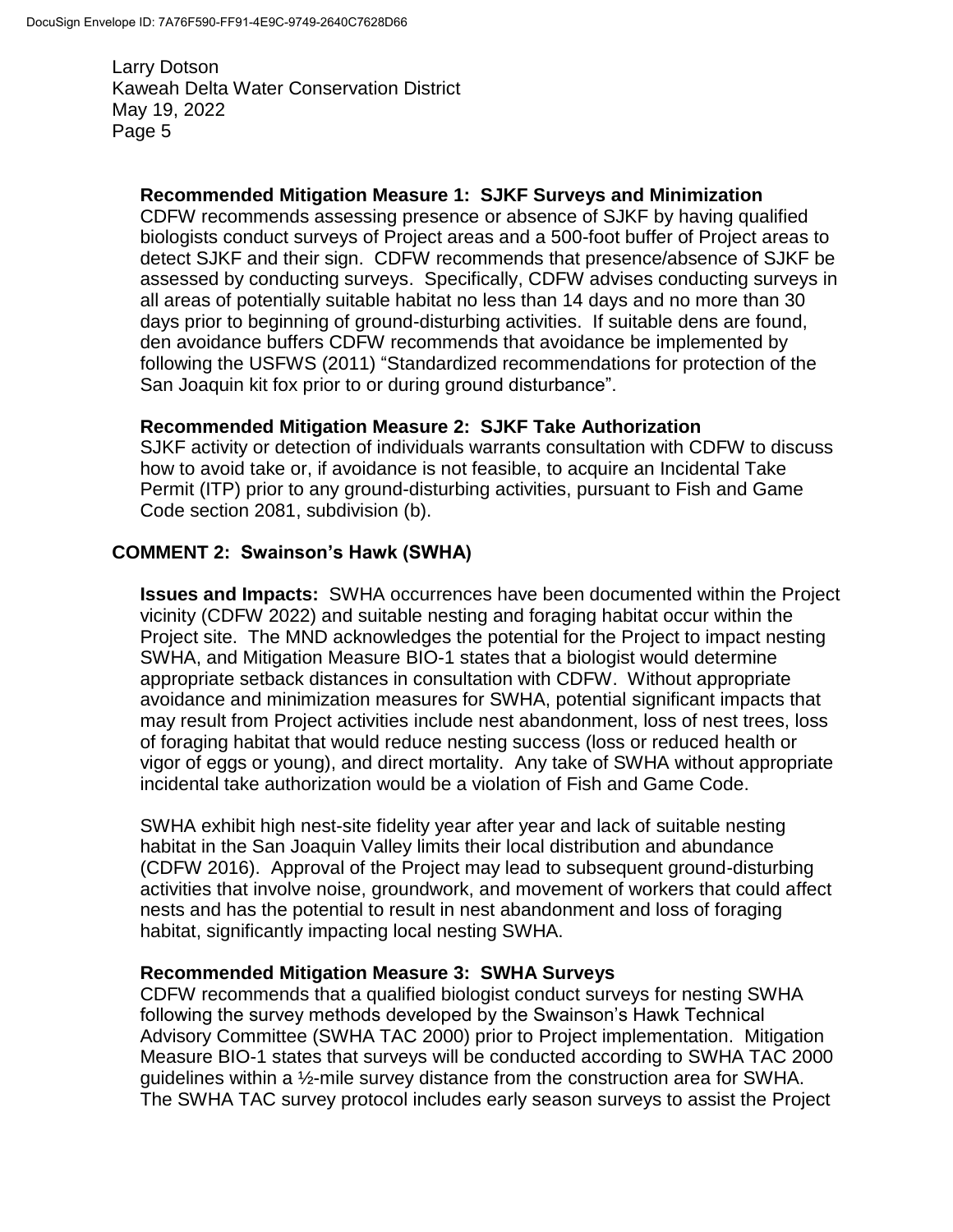proponent in implementing necessary avoidance and minimization measures, and in identifying active nest sites prior to initiating ground-disturbing activities.

#### **Recommended Mitigation Measure 4: SWHA No-Disturbance Buffer**

If ground-disturbing activities are to take place during the nesting season of March 1 through August 31, CDFW recommends that additional pre-activity surveys for active nests be conducted by a qualified biologist no more than 10 days prior to the start of Project implementation. CDFW recommends that a minimum no-disturbance buffer of ½-mile be delineated around active nests until the breeding season has ended or until a qualified biologist has determined that the birds have fledged and are no longer reliant upon the nest or parental care for survival.

### **Recommended Mitigation Measure 5: SWHA Take Authorization**

CDFW recommends that in the event an active SWHA nest is detected during surveys, consultation with CDFW is warranted to discuss how to implement the Project and avoid take. If take cannot be avoided, take authorization through the acquisition of an ITP pursuant to Fish and Game Code section 2081, subdivision (b) is necessary to comply with CESA.

## **COMMENT 3: Burrowing Owl (BUOW)**

**Issues and Impacts:** BUOW inhabit open grassland containing small mammal burrows, a requisite habitat feature used by BUOW year-round for nesting and cover. BUOW may also occur in some agricultural areas, ruderal grassy fields, vacant lots, and pastures if the vegetation structure is suitable and there are useable burrows and foraging habitat in the area (Gervais et al. 2008). Habitat both in the Project site and the Project vicinity supports suitable habitat for BUOW (CDFW 2022). Potentially significant impacts to nesting and non-nesting BUOW can occur as a result of ground-impacting activity, such as grading and flooding within active and fallow agricultural areas, and as a result of noise, vibration, and other disturbance caused by equipment and crews. Potential impacts associated with Project activities and land conversion include habitat loss, burrow collapse, inadvertent entrapment, nest abandonment, reduced reproductive success, reduction in health and vigor of eggs and/or young, and direct mortality of individuals. In addition, and as described in the "Staff Report on Burrowing Owl Mitigation" (CDFG 2012), excluding and/or evicting BUOW from their burrows is considered a potentially significant impact under CEQA.

### **Recommended Mitigation Measure 6: BUOW Habitat Assessment**

CDFW recommends that a qualified biologist conduct a habitat assessment in advance of implementation of Project activities, to determine if the Project area or its vicinity contains suitable habitat for BUOW.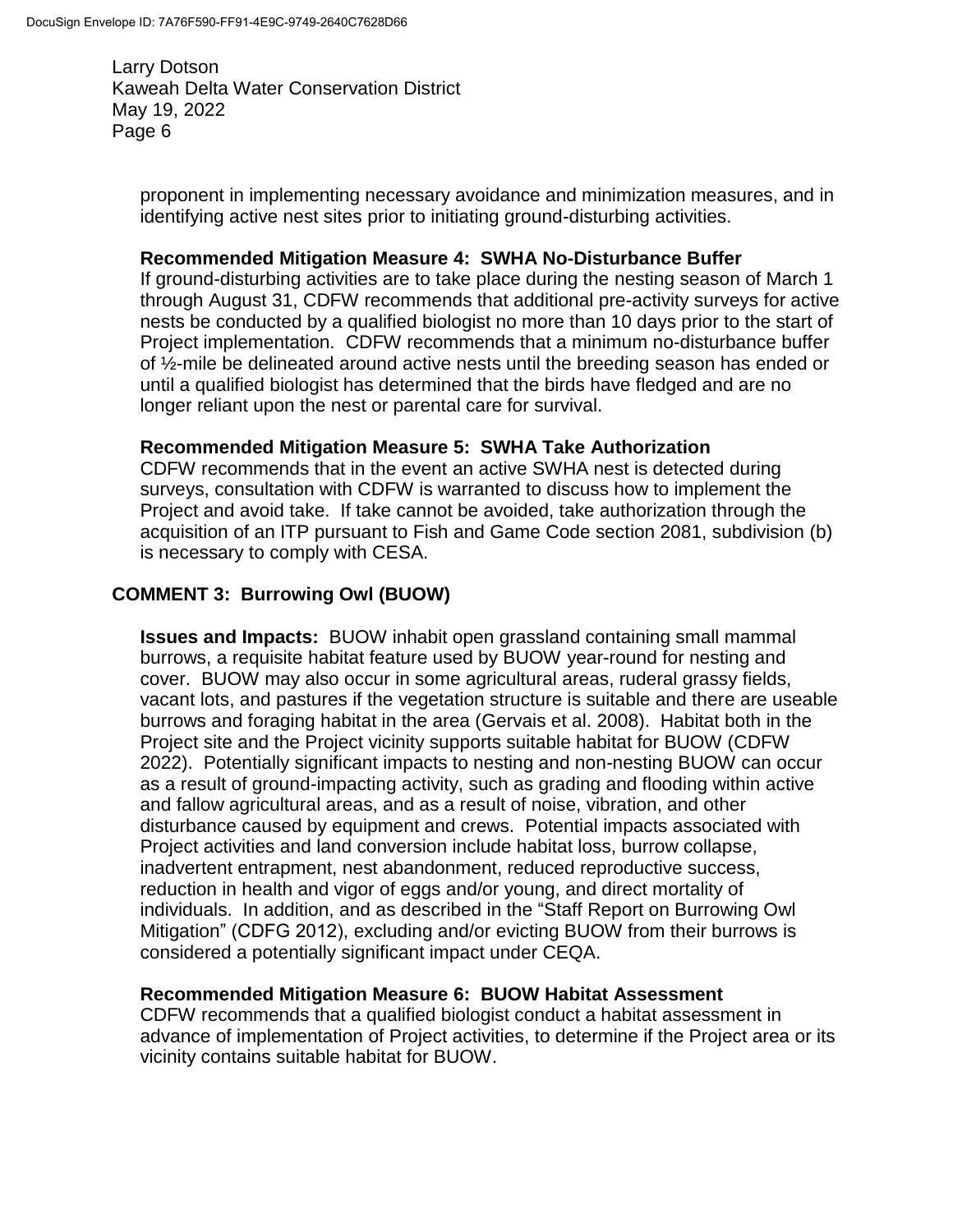### **Recommended Mitigation Measure 7: BUOW Surveys**

Where suitable habitat is present on or in the vicinity of the Project area, CDFW recommends assessing presence or absence of BUOW by having a qualified biologist conduct surveys following the California Burrowing Owl Consortium (1993) "Burrowing Owl Survey Protocol and Mitigation Guidelines" and the CDFG (2012) "Staff Report on Burrowing Owl Mitigation*"*. Specifically, these documents suggest three or more surveillance surveys conducted during daylight, with each visit occurring at least three weeks apart during the peak breeding season of April 15 to July 15, when BUOW are most detectable. In addition, CDFW advises that surveys include a minimum 500-foot survey radius around the Project area.

### **Recommended Mitigation Measure 8: BUOW Avoidance**

CDFW recommends that no-disturbance buffers, as outlined by CDFG (2012), be implemented prior to and during any ground-disturbing activities, and specifically that impacts to occupied burrows be avoided in accordance with the following table unless a qualified biologist approved by CDFW verifies through non-invasive methods that either: 1) the birds have not begun egg laying and incubation; or 2) that juveniles from the occupied burrows are foraging independently and are capable of independent survival.

| Location      | Time of Year   | Level of Disturbance |       |       |
|---------------|----------------|----------------------|-------|-------|
|               |                | Low                  | Med   | High  |
| Nesting sites | April 1-Aug 15 | $200 \; \text{m}^*$  | 500 m | 500 m |
| Nesting sites | Aug 16-Oct 15  | 200 m                | 200 m | 500 m |
| Nesting sites | Oct 16-Mar 31  | 50 m                 | 100 m | 500 m |

 $*$  meters  $(m)$ 

#### **Recommended Mitigation Measure 9: BUOW Eviction and Mitigation**

If BUOW are found within these recommended buffers and avoidance by a reduced buffer using biological monitors or other minimization is not possible, CDFW recommends that any burrow exclusion be conducted by qualified biologists and only during the non-breeding season, before breeding behavior is exhibited and after the burrow is confirmed empty through non-invasive methods, such as surveillance. CDFW then recommends mitigation in the form of replacement of occupied burrows with artificial burrows at a minimum ratio of one burrow collapsed to one artificial burrow constructed (1:1) to mitigate for evicting BUOW and the loss of burrows. BUOW may attempt to colonize or re-colonize an area that will be impacted; thus, CDFW recommends ongoing surveillance at a rate that is sufficient to detect BUOW if they return.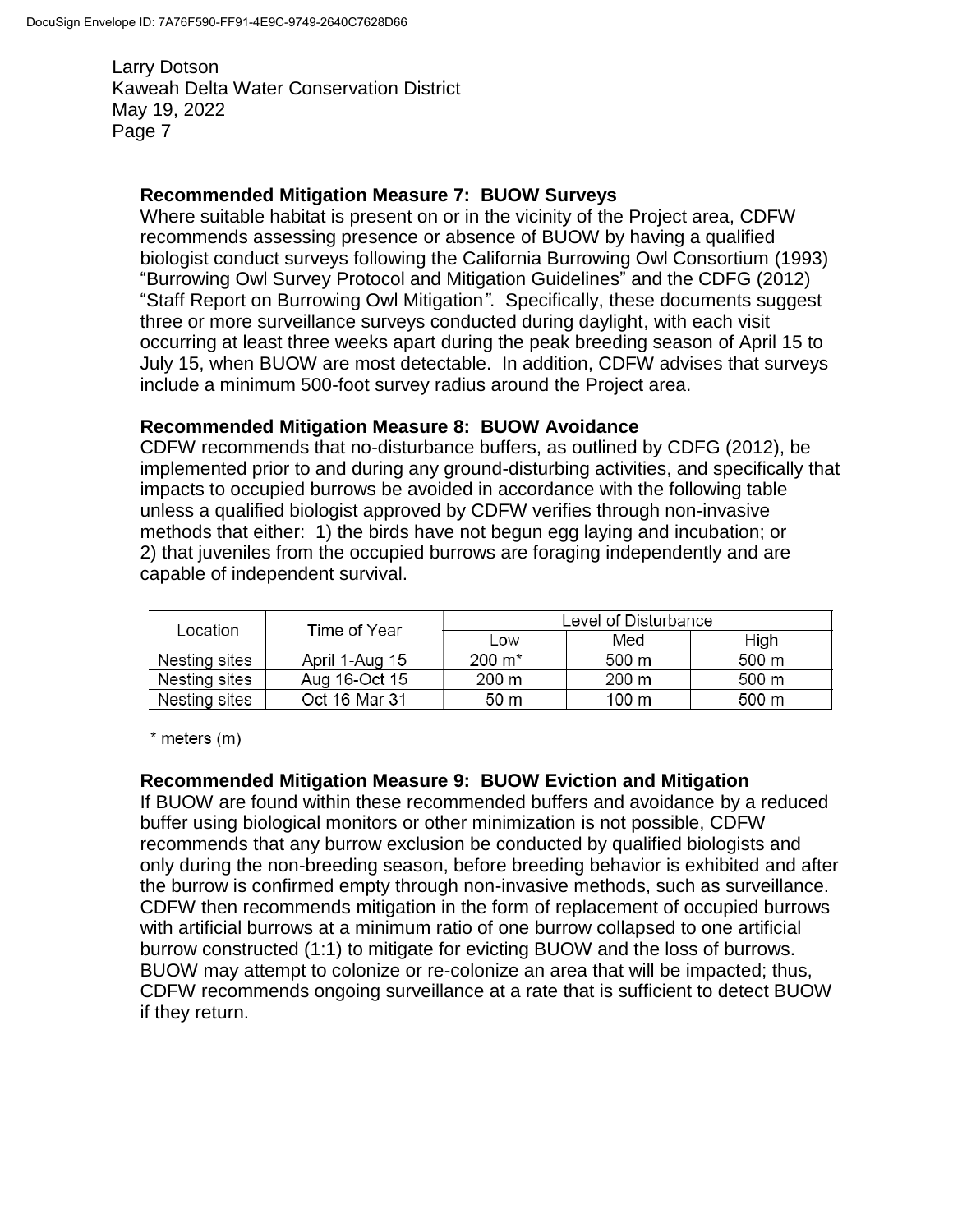## **COMMENT 4: Special-Status Bat Species**

**Issues and Impacts**: Habitat features are present that have the potential to support pallid bat, western mastiff bat, and western red bat. Western mastiff bat and pallid bat are known to roost in buildings, caves, tunnels, cliffs, crevices, and trees. (Lewis 1994 and Gruver 2006). Western red bat is highly associated with riparian habitat (Peirson et al. 2006). Project activities have the potential to affect habitat upon which special-status bat species depend for successful breeding and have the potential to impact individuals and local populations. Without appropriate avoidance and minimization measures for special-status bat species, potential significant impacts resulting from ground- and vegetation-disturbing activities associated with Project activities include habitat loss, inadvertent entrapment, roost abandonment, reduced reproductive success, reduction in health and vigor of young, and direct mortality of individuals.

### **Recommended Mitigation Measure 10: Bat Roost Habitat Assessment**

CDFW recommends that a qualified biologist conduct a habitat assessment well in advance of Project implementation to determine if the Project area or its immediate vicinity contains suitable roosting habitat for special-status bat species.

### **Recommended Mitigation Measure 11: Bat Surveys**

If suitable habitat is present, CDFW recommends assessing presence/absence of special-status bat roosts by conducting surveys during the appropriate seasonal period of bat activity. CDFW recommends methods such as through evening emergence surveys or bat detectors to determine whether bats are present.

### **Recommended Mitigation Measure 12: Bat Roost Disturbance Minimization and Avoidance**

If bats are present, CDFW recommends that a 100-foot no-disturbance buffer be placed around the roost and that a qualified biologist who is experienced with bats monitor the roost for signs of disturbance to bats from Project activity. If a bat roost is identified and work is planned to occur during the breeding season, CDFW recommends that no disturbance to maternity roosts occurs and that CDFW be consulted to determine measures to prevent breeding disruption or failure.

### **COMMENT 5: Other State Species of Special Concern**

**Issues and Impacts:** American badger and Northern California legless lizard are known to inhabit grassland and upland shrub areas with friable soils (Williams 1986, Thomson et al. 2016). These species have been documented to occur in the vicinity of the Project, which supports requisite habitat elements for these species (CDFW 2022). The MND acknowledges suitable habitat for these species occurs within the Project site. Habitat loss threatens these species (Williams 1986, Thomson et al.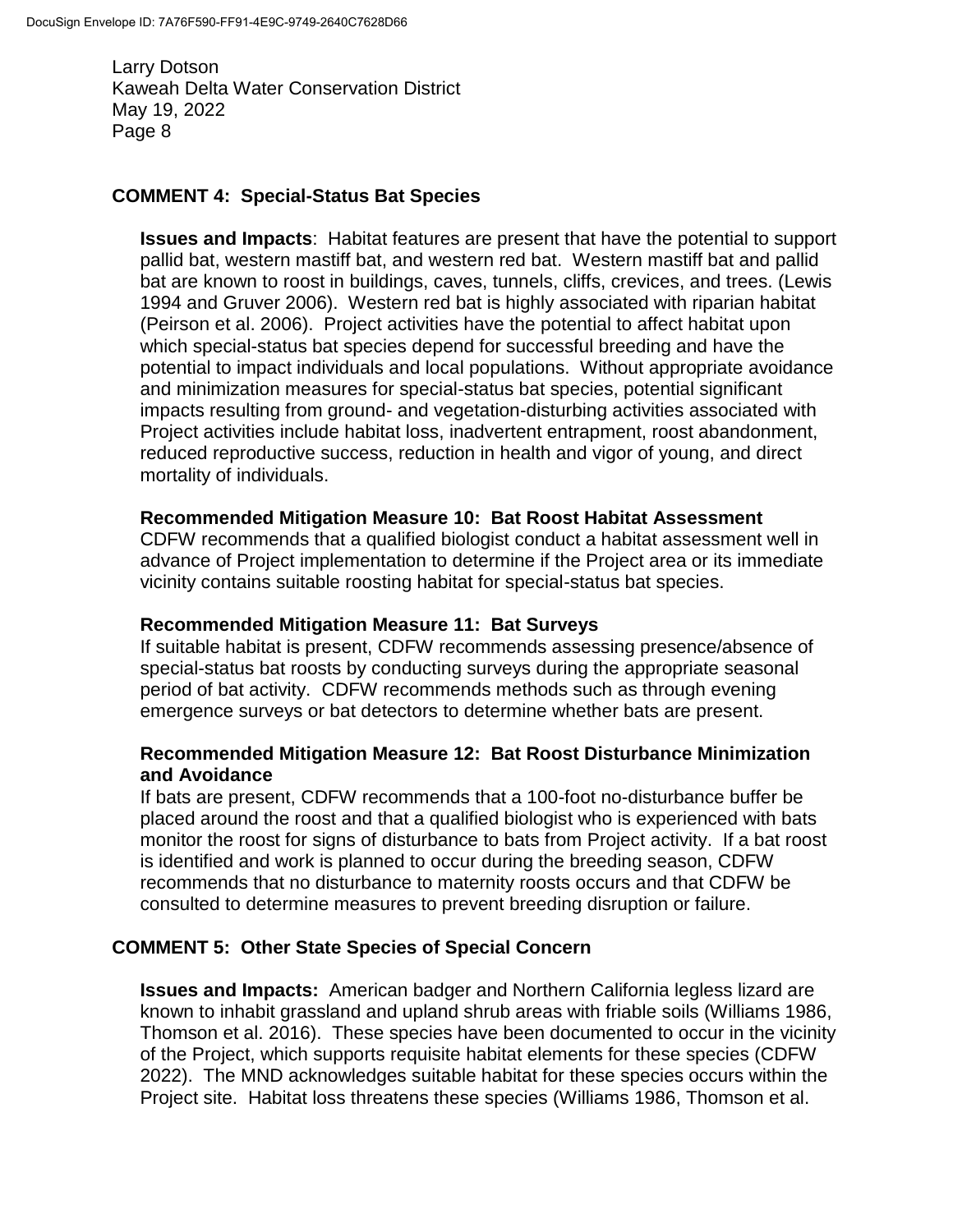2016), and habitat within and adjacent to the Project represents some of the only remaining undeveloped land in the vicinity, which is otherwise intensively managed for agriculture. Without appropriate avoidance and minimization measures for these species, potentially significant impacts associated with ground disturbance include habitat loss, nest/den/burrow abandonment, which may result in reduced health or vigor of eggs and/or young, and direct mortality.

#### **Recommended Mitigation Measure 13: Surveys**

CDFW recommends that a qualified biologist conduct focused surveys for the species and their requisite habitat features to evaluate potential impacts resulting from ground and vegetation disturbance.

#### **Recommended Mitigation Measure 14: Avoidance**

Avoidance whenever possible is encouraged via delineation and observance of a 50-foot no-disturbance buffer around dens of mammals like the American badger as well as the entrances of burrows that can provide refuge for small mammals, reptiles, and amphibians.

#### **COMMENT 6: Special-Status Plants**

**Issues and Impacts:** Special-status plant species meeting the definition of rare or endangered under CEQA section 15380 are known to occur in the vicinity the Project and surrounding area. Alkali sink goldfields and spiny-sepaled button-celery have been documented within the Project vicinity (CDFW 2022).

Without appropriate avoidance and minimization measures for special-status plants, potential significant impacts associated with subsequent construction include loss of habitat, loss or reduction of productivity, and direct mortality.

Alkali-sink goldfields, spiny-sepaled button-celery, and many other special-status plant species are threatened by grazing and agricultural, urban, and energy development. Many historical occurrences of these species are presumed extirpated (CNPS 2019). Though new populations have recently been discovered, impacts to existing populations have the potential to significantly impact populations of plant species.

### **Recommended Mitigation Measure 15: Special-Status Plant Surveys**

CDFW recommends that individual Project sites be surveyed for special-status plants by a qualified botanist following the "Protocols for Surveying and Evaluating Impacts to Special Status Native Plant Populations and Natural Communities*"* (CDFG 2018). This protocol, which is intended to maximize detectability, includes the identification of reference populations to facilitate the likelihood of field investigations occurring during the appropriate floristic period.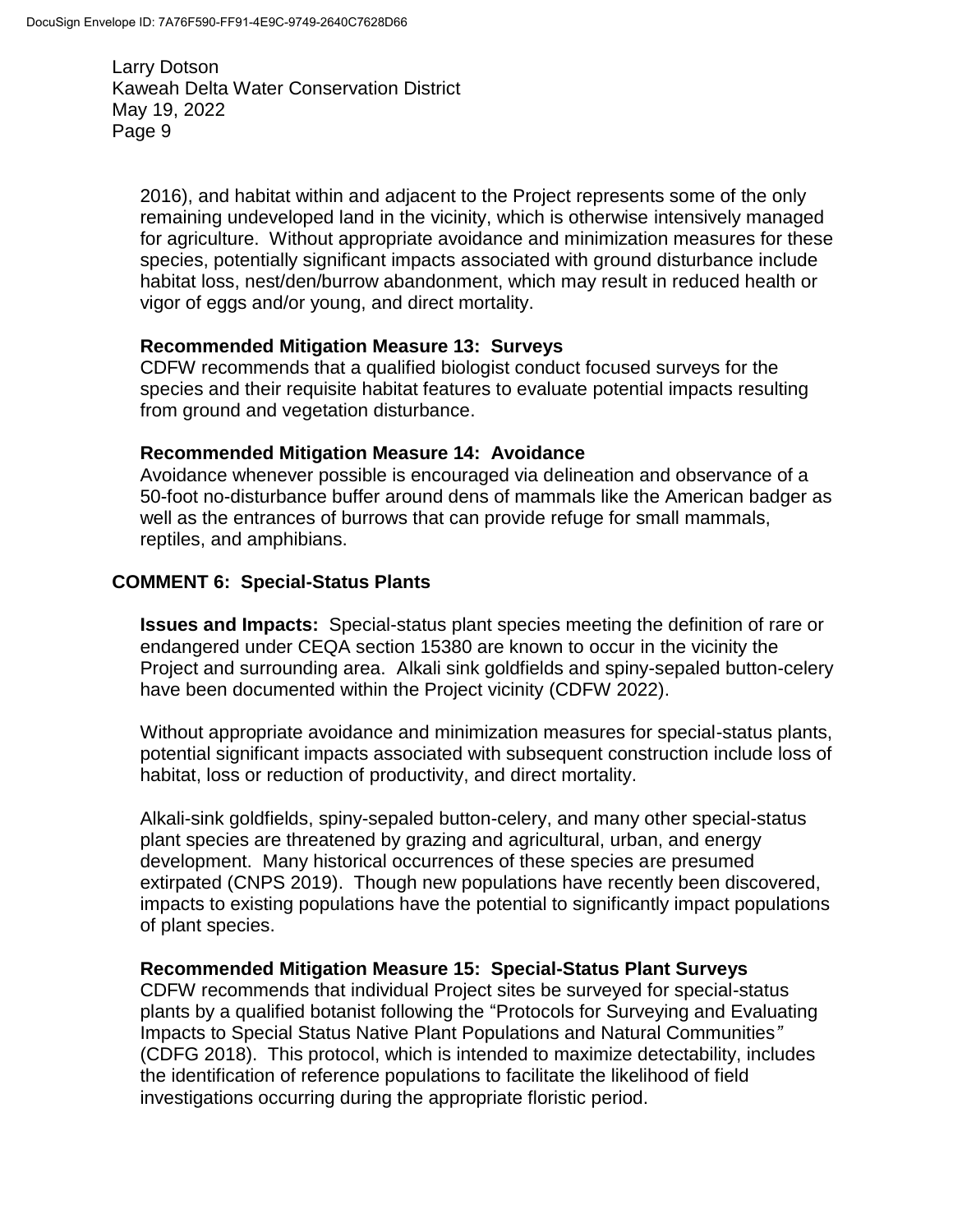### **Recommended Mitigation Measure 16: Special-Status Plant Avoidance**

CDFW recommends that special-status plant species be avoided whenever possible by delineating and observing a no-disturbance buffer of at least 50 feet from the outer edge of the plant population(s) or specific habitat type(s) required by special-status plant species. If buffers cannot be maintained, then consultation with CDFW may be warranted to determine appropriate minimization and mitigation measures for impacts to special-status plant species.

### **Recommended Mitigation Measure 17: Listed Plant Species Take Authorization**

If a State-listed plant species is identified during botanical surveys, consultation with CDFW is warranted to determine if the Project can avoid take. If take cannot be avoided, take authorization is warranted. Take authorization would occur through issuance of an ITP, pursuant to Fish and Game Code section 2081, subdivision (b).

### **COMMENT 7: Wetland and Riparian Habitats**

I**ssues and Impacts**: The MND Environmental Checklist Section IV, Biological Resources Section c., page 39, concludes that there is no riparian habitat or other sensitive natural community located on the Project site. This conclusion conflicts with the results of the Biological Resource Evaluation in Appendix C of the MND documenting mature valley oak trees in Deep Creek within the Project boundary. CDFW is concerned that Project activities may have the potential to result in temporary and permanent impacts to aquatic and riparian habitat and associated species through habitat conversion, grading, fill, deep ripping, groundwater pumping, and reducing the amount of surface flow in active stream channels and downstream, as well as reducing the amount of subsurface flow from percolation.

#### **Recommended Mitigation Measure 18: Stream and Wetland Mapping**

CDFW recommends that formal stream mapping and wetland delineation be conducted by a qualified biologist or hydrologist, as warranted, to determine the baseline location, extent, and condition of streams (including any floodplain) and wetlands within and adjacent to the Project area. Please note that while there is overlap, State and Federal definitions of wetlands differ, and complete stream mapping commonly differs from delineations used by the United States (U.S.) Army Corps of Engineers specifically to identify the extent of Waters of the U.S. Therefore, it is advised that the wetland delineation identify both State and Federal wetlands in the Project area, and that stream mapping include the full lateral extent of all streams including floodplains, if present, within the Project area. CDFW advises that site map(s) depicting the extent of any activities that may affect wetlands, lakes, or streams be included with any Project site evaluations, to clearly identify areas where stream/riparian and wetland habitats could be impacted from Project activities.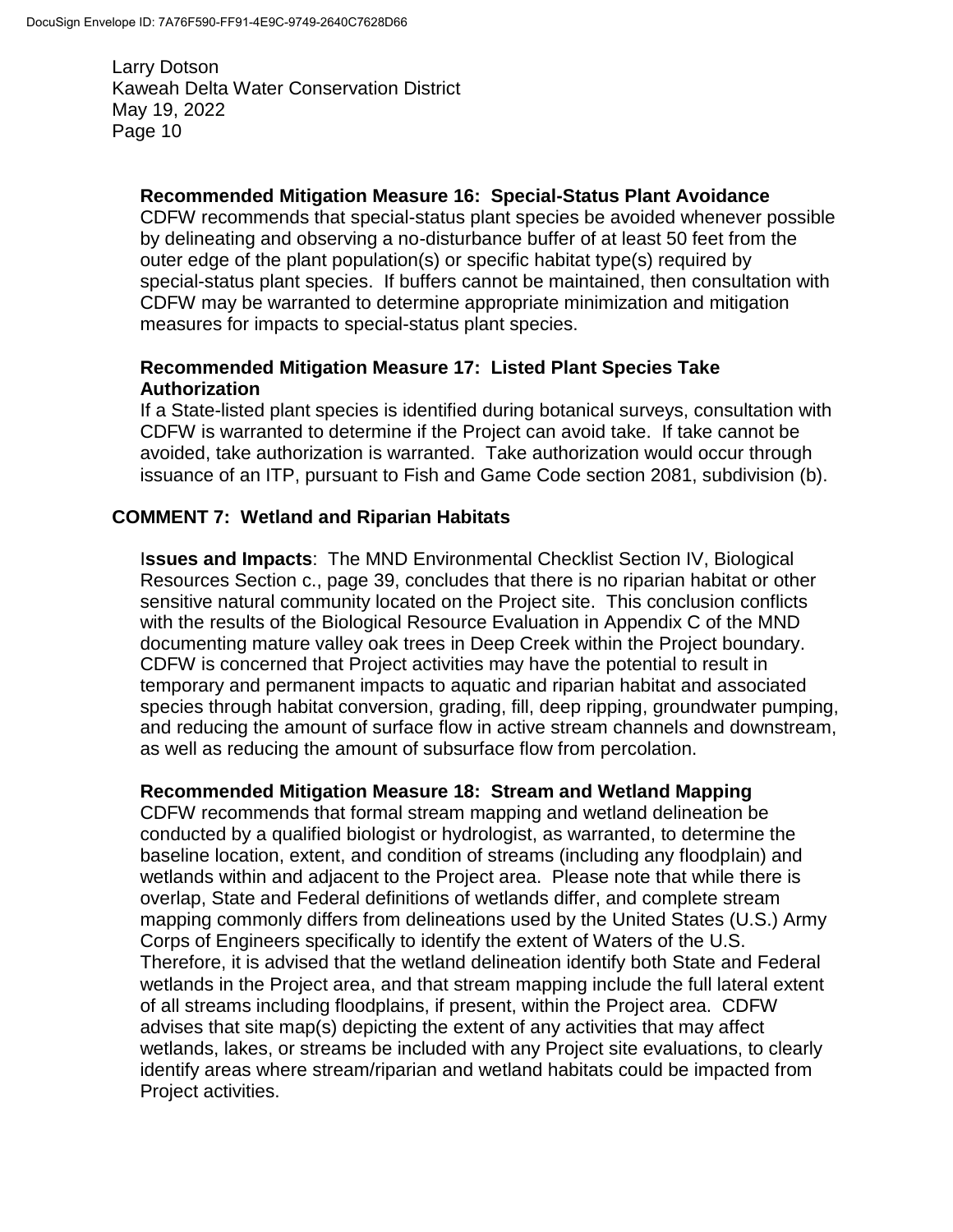## **Recommended Mitigation Measure 19: Stream and Wetland Habitat Mitigation**

CDFW recommends that the potential direct and indirect impacts to stream/riparian and wetland habitat be analyzed according to each Project activity. Based on those potential impacts, CDFW recommends that the MND include measures to avoid, minimize, and/or mitigate those impacts. CDFW recommends that impacts to riparian habitat (i.e., biotic and abiotic features) take into account the effects to stream function and hydrology from riparian habitat loss or damage, as well as potential effects from the loss of riparian habitat to special-status species already identified herein. CDFW recommends that losses to stream and wetland habitats be offset with corresponding riparian and wetland habitat restoration incorporating native vegetation to replace the value to fish and wildlife provided by the habitats lost from Project implementation. If on-site restoration to replace habitats is not feasible, CDFW recommends offsite mitigation by restoring or enhancing in-kind riparian or wetland habitat and providing for the long-term management and protection of the mitigation area, to ensure its persistence.

### **Editorial Comments and/or Suggestions**

**Stream Hydrology**: The MND is not clear in describing whether the Project will result in reduced surface flow in streams for the purpose of groundwater recharge and storage. CDFW is concerned that the proposed Project may result in direct and cumulative adverse impacts to the fish and wildlife and other public trust resources supported by Deep Creek and associated riparian habitats, and that any proposed reduction in surface flow will affect the sustainability of the riparian woodland and aquatic habitats within these streams. CDFW recommends that the MND be amended and recirculated with a hydrologic study or other information that identifies and analyzes the impacts of surface and subsurface water reduction on the riparian woodland and aquatic habitats associated with these streams and the species supported by these habitats, and includes appropriate measures to avoid, minimize, and mitigate potential biological impacts due to surface flow reduction.

**Water Rights:** The MND does not specify whether the Project diverts unallocated surface flow for the purpose of groundwater storage. As stated previously, the capture of unallocated stream flows to artificially recharge groundwater aquifers is subject to appropriation and approval by the SWRCB pursuant to Water Code section 1200 et seq. CDFW recommends that the MND include a detailed description of the water rights and water entitlements that would pertain to the Project and address any applications or change petitions that the District will be filing. CDFW, as Trustee Agency, is consulted by the SWRCB during the water rights process to provide terms and conditions designed to protect fish and wildlife prior to appropriation of the State's water resources. Given the potential for impacts to sensitive species and their habitats, it is advised that required consultation with CDFW occur well in advance of the SWRCB water right application process.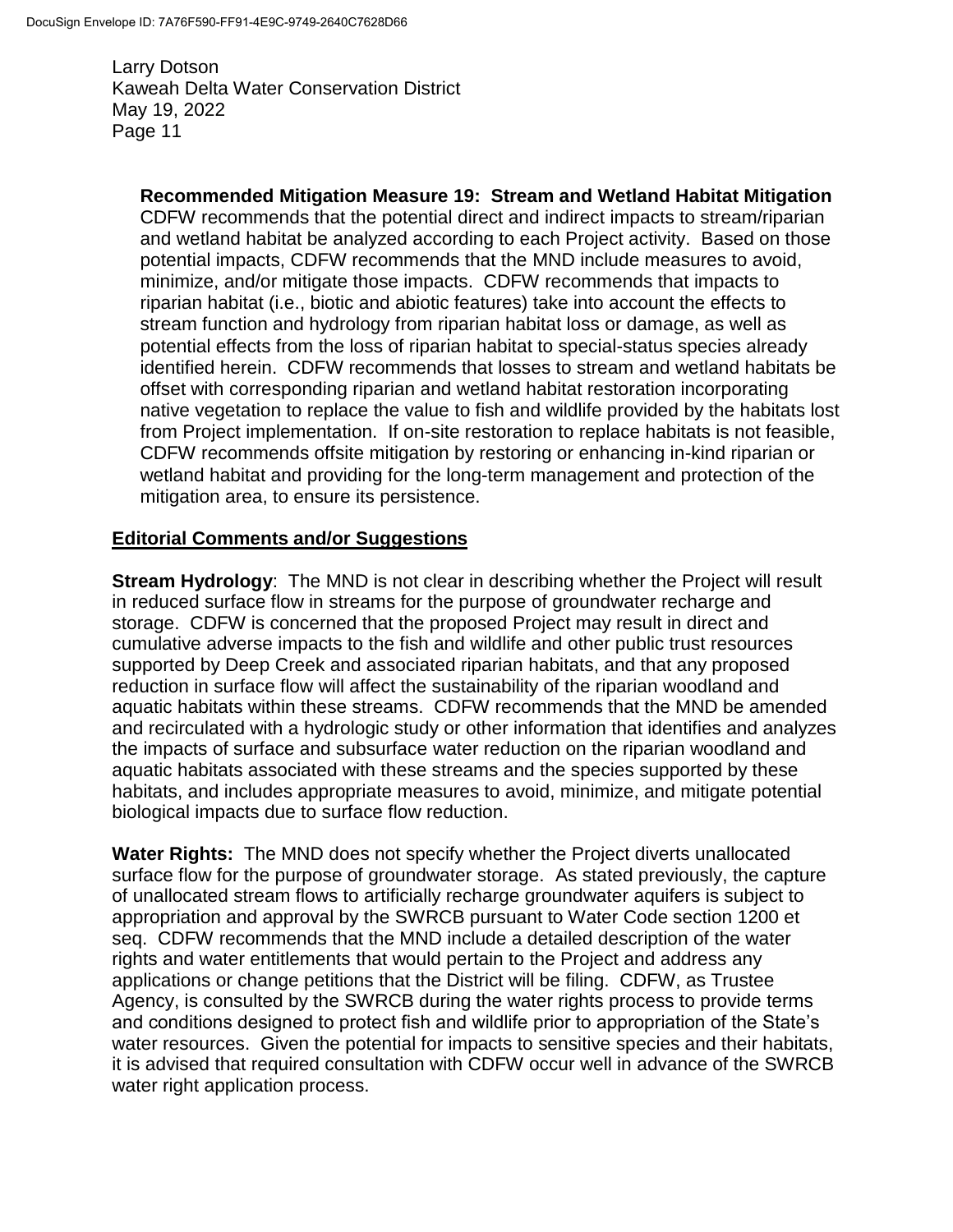**Lake and Streambed Alteration:** Project activities that have the potential to substantially change the bed, bank, and channel of streams and associated riparian and wetland habitat that are subject to CDFW's regulatory authority pursuant Fish and Game Code section 1600 et seq. Fish and Game Code section 1602 requires an entity to notify CDFW prior to commencing any activity that may (a) substantially divert or obstruct the natural flow of any river, stream, or lake; (b) substantially change or use any material from the bed, bank, or channel of any river, stream, or lake (including the removal of riparian vegetation): (c) deposit debris, waste or other materials that could pass into any river, stream, or lake. "Any river, stream, or lake" includes those that are ephemeral or intermittent as well as those that are perennial. CDFW is required to comply with CEQA in the issuance of a Lake or Streambed Alteration (LSA) Agreement; therefore, if the CEQA document approved for the Project does not adequately describe the Project and its impacts, a subsequent CEQA analysis may be necessary for LSA Agreement issuance. Additional information on notification requirements is available through the Central Region LSA Program at (559) 243-4593 or [R4LSA@wildlife.ca.gov](mailto:R4LSA@wildlife.ca.gov) and the CDFW website: [https://wildlife.ca.gov/Conservation/LSA.](https://wildlife.ca.gov/Conservation/LSA)

**Nesting birds:** CDFW has jurisdiction over actions with potential to result in the disturbance or destruction of active nest sites or the unauthorized take of birds. Fish and Game Code sections that protect birds, their eggs and nests include sections 3503 (regarding unlawful take, possession or needless destruction of the nest or eggs of any bird), 3503.5 (regarding the take, possession or destruction of any birds-of-prey or their nests or eggs), and 3513 (regarding unlawful take of any migratory nongame bird).

CDFW encourages that Project implementation occur during the bird non-nesting season; however, if Project activities must occur during the breeding season (i.e., February through mid-September), the Project applicant is responsible for ensuring that implementation of the Project does not result in violation of the Migratory Bird Treaty Act or relevant Fish and Game Code sections as referenced above.

To evaluate Project-related impacts to nesting birds, CDFW recommends that a qualified wildlife biologist conduct pre-activity surveys for active nests no more than 10 days prior to the start of ground disturbance to maximize the probability that nests that could potentially be impacted by the Project are detected. CDFW also recommends that surveys cover a sufficient area around the work site to identify nests and determine their status. A sufficient area means any area potentially affected by the Project. In addition to direct impacts (i.e., nest destruction), noise, vibration, and movement of workers or equipment could also affect nests. Prior to initiation of construction activities, CDFW recommends that a qualified biologist conduct a survey to establish a behavioral baseline of all identified nests. Once construction begins, CDFW recommends that a qualified biologist continuously monitor nests to detect behavioral changes resulting from the Project. If behavioral changes occur, CDFW recommends that the work causing that change cease and that CDFW be consulted for additional avoidance and minimization measures.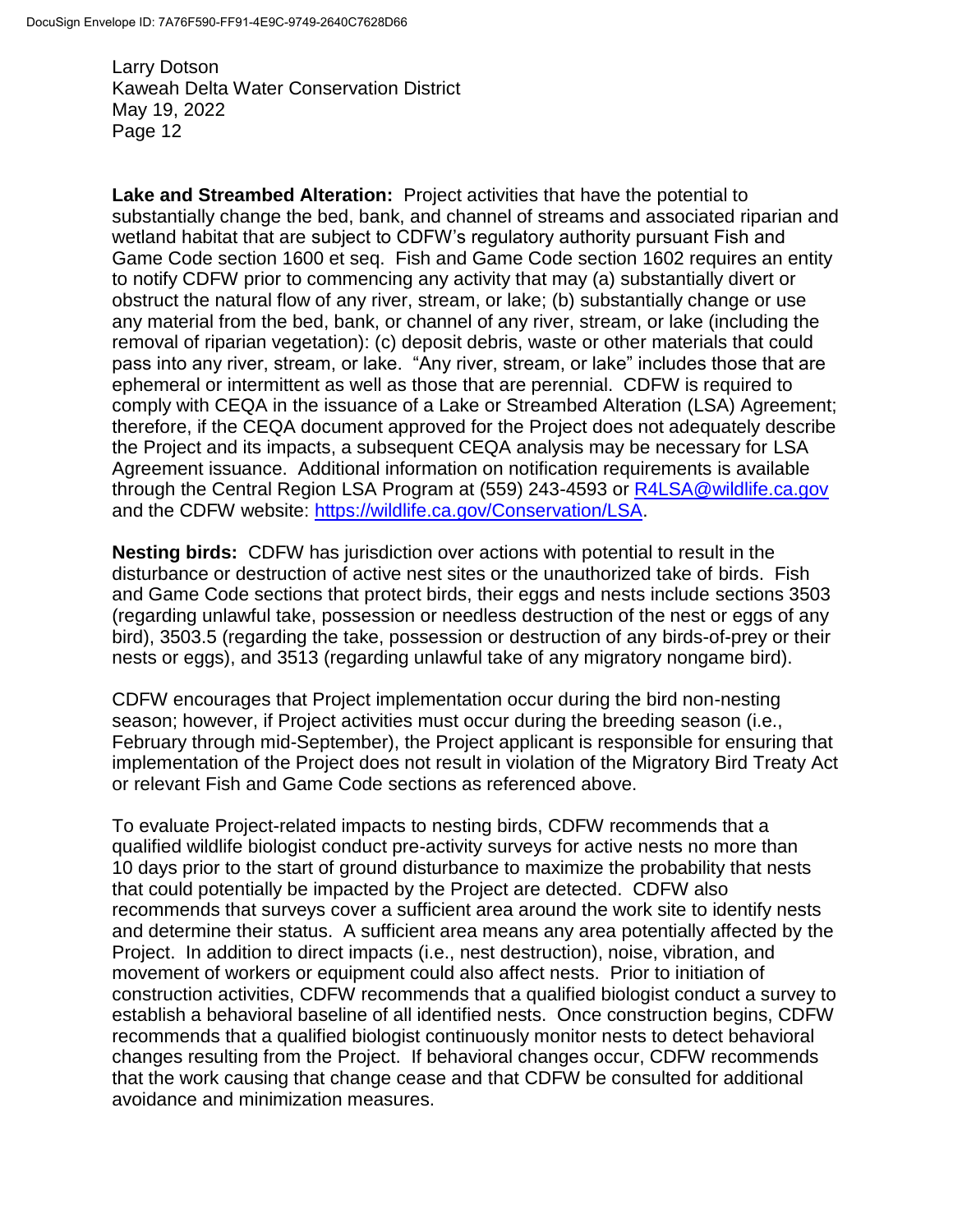If continuous monitoring of identified nests by a qualified wildlife biologist is not feasible, CDFW recommends a minimum no-disturbance buffer of 250 feet around active nests of non-listed bird species and a 500-foot no-disturbance buffer around active nests of non-listed raptors. These buffers are advised to remain in place until the breeding season has ended or until a qualified biologist has determined that the birds have fledged and are no longer reliant upon the nest or parental care for survival. Variance from these no-disturbance buffers is possible when there is compelling biological or ecological reason to do so, such as when the construction area would be concealed from a nest site by topography. CDFW recommends that a qualified wildlife biologist advise and support any variance from these buffers.

**Endangered Species Act Consultation:** CDFW recommends consultation with the USFWS prior to Project ground disturbance, due to potential impacts to Federal listed species. Take under the ESA is more stringently defined than under CESA; take under ESA may also include significant habitat modification or degradation that could result in death or injury to a listed species, by interfering with essential behavioral patterns such as breeding, foraging, or nesting.

### **ENVIRONMENTAL DATA**

CEQA requires that information developed in environmental impact reports and negative declarations be incorporated into a database that may be used to make subsequent or supplemental environmental determinations (Pub. Resources Code, § 21003, subd. (e)). Accordingly, please report any special-status species and natural communities detected during Project surveys to the California Natural Diversity Database (CNDDB). The CNDDB field survey form can be obtained at the following link:<https://www.wildlife.ca.gov/Data/CNDDB/Submitting-Data> . The completed form can be mailed electronically to CNDDB at the following email address: [CNDDB@wildlife.ca.gov.](mailto:cnddb@dfg.ca.gov) The types of information reported to CNDDB can be found at the following link: [https://www.wildlife.ca.gov/Data/CNDDB/Plants-and-Animals.](https://www.wildlife.ca.gov/Data/CNDDB/Plants-and-Animals)

## **FILING FEES**

The Project, as proposed, would have an impact on fish and/or wildlife, and assessment of filing fees is necessary. Fees are payable upon filing of the Notice of Determination by the Lead Agency and serve to help defray the cost of environmental review by CDFW. Payment of the fee is required in order for the underlying project approval to be operative, vested, and final (Cal. Code Regs, tit. 14, § 753.5; Fish & G. Code, § 711.4; Pub. Resources Code, § 21089).

### **CONCLUSION**

CDFW appreciates the opportunity to comment on the MND to assist the District in identifying and mitigating Project impacts on biological resources. If you have questions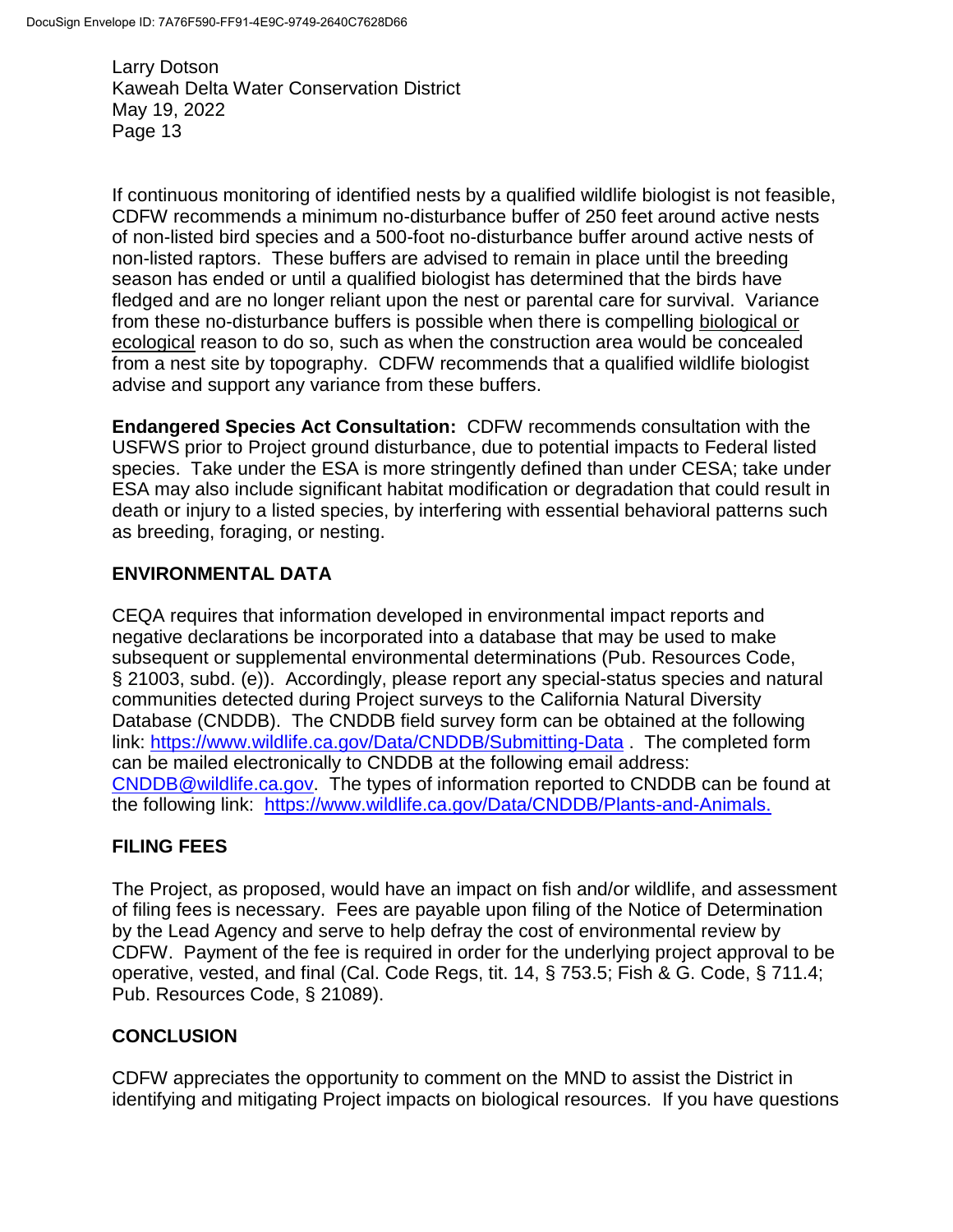regarding this letter, please contact Annette Tenneboe, Senior Environmental Scientist (Specialist), at (559) 580-3202 or by email at [Annette.Tenneboe@wildlife.ca.gov.](mailto:Annette.Tenneboe@wildlife.ca.gov)

Sincerely,

-DocuSigned by:

Valenie Cook  $-96D42C58E092466...$ Valerie Cook Acting Regional Manager

Attachment

ec: Office of Planning and Research State Clearinghouse

> Annette Tenneboe California Department of Fish and Wildlife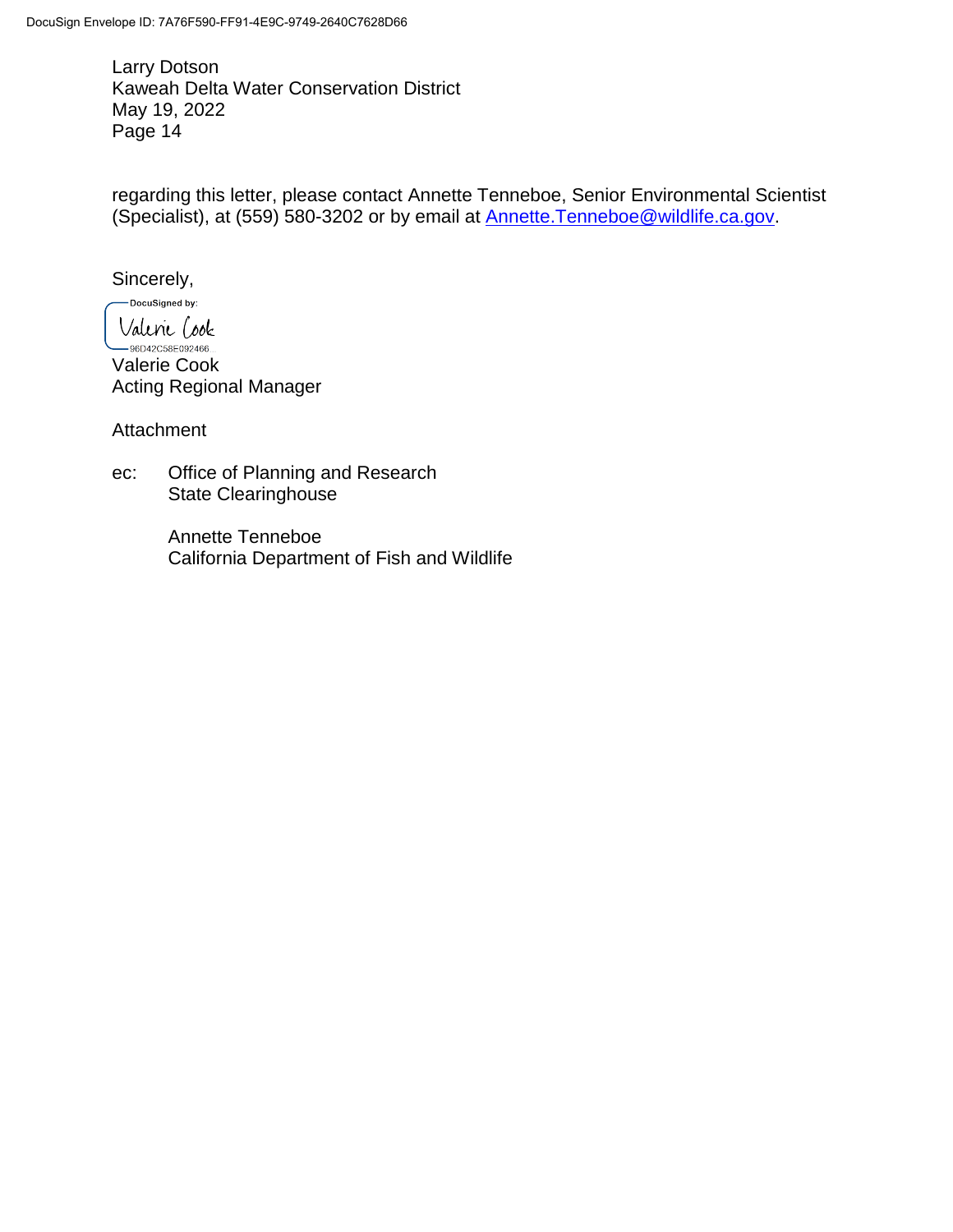# **REFERENCES**

- California Burrowing Owl Consortium. 1993. Burrowing Owl Survey Protocol and Mitigation Guidelines. <https://nrm.dfg.ca.gov/FileHandler.ashx?DocumentID=83842&inline>
- California Department of Fish and Wildlife (CDFW). 2012. Staff Report on Burrowing Owl Mitigation. <https://nrm.dfg.ca.gov/FileHandler.ashx?DocumentID=83843&inline>
- CDFW. 2016. Five Year Status Review for Swainson's Hawk (*Buteo swainsoni*). California Department of Fish and Wildlife. April 11, 2016.
- CDFW. 2018. Protocols for Surveying and Evaluating Impacts to Special Status Native Plant Populations and Sensitive Natural Communities. California Department of Fish and Wildlife. March 20, 2018.
- CDFW. 2022. Biogeographic Information and Observation System (BIOS). [https://www.wildlife.ca.gov/Data/BIOS.](https://www.wildlife.ca.gov/Data/BIOS) Accessed 12 May 2022
- California Native Plant Society (CNPS). 2019. Inventory of Rare and Endangered Plants of California (online edition, v8-03 0.39). Website http://www.rareplants.cnps.org.
- Cypher, B. and N. Frost. 1999. Condition of San Joaquin kit foxes in urban and exurban habitats. Journal of Wildlife Management 63: 930–938.
- Cypher, B.L., S.E. Phillips, and P.A. Kelly. 2013. Quantity and distribution of suitable habitat for endangered San Joaquin kit foxes: conservation implications. Canid Biology & Conservation 16(7): 25-31. [http://www.canids.org/CBC/16/San\\_Joaquin\\_kit\\_fox\\_habitat\\_suitability.pdf](http://www.canids.org/CBC/16/San_Joaquin_kit_fox_habitat_suitability.pdf)
- Gervais, J. A., D. K. Rosenberg, and L. A. Comrack. 2008. Burrowing Owl (*Athene cunicularia*) *In* California Bird Species of Special Concern: A ranked assessment of species, subspecies, and distinct populations of birds of immediate conservation concern in California (W. D. Shuford and T. Gardali, editors). Studies of Western Birds 1. Western Field Ornithologists, Camarillo, California, and California Department of Fish and Game, Sacramento.
- Gruver, J.C. and D.A. Keinath. 2006. Townsend's Big-eared Bat (Corynorhinus townsendii): A Technical Conservation Assessment. [Online]. USDA Forest Service, Rocky Mountain Region. Available: <http://www.fs.fed.us/r2/projects/scp/assessments/townsendsbigearedbat.pdf>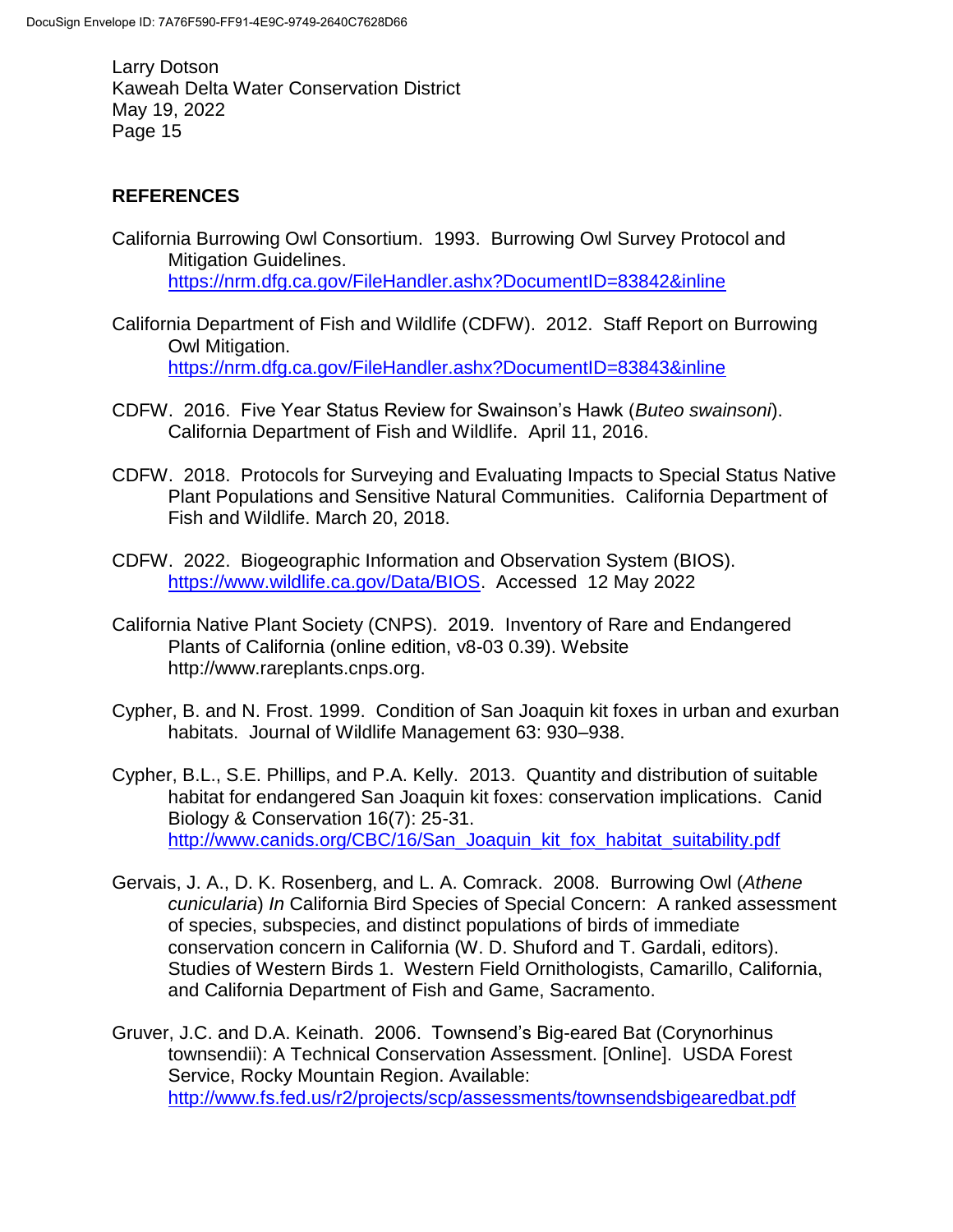- Lewis, S. E. 1994. Night roosting ecology of pallid bats (*Antrozous pallidus*) in Oregon. The American Midland Naturalist, Vol. 132, pp. 219-226.
- Pierson, E.D., W.E. Rainey, and C. Corben. 2006. Distribution and status of Western red bats (*Lasiurus blossevillii*) in California. Calif. Dept. Fish and Game, Habitat Conservation Planning Branch, Species Conservation and Recovery Program Report 2006-04, Sacramento, CA. 45 pp.
- Swainson's Hawk Technical Advisory Committee (SWHA TAC). 2000. Recommended Timing and Methodology for Swainson's Hawk Nesting Surveys in California's Central Valley. <https://nrm.dfg.ca.gov/FileHandler.ashx?DocumentID=83990&inline>
- Thomson, R. C., A. N. Wright, and H. B. Shaffer. 2016. California Amphibian and Reptile Species of Special Concern. California Department of Fish and Wildlife and University of California Press: 84-92.
- United States Fish and Wildlife Service (USFWS). 2011. Standard Recommendations for the Protection of the San Joaquin Kit Fox Prior to or During Ground Disturbance. United States Fish and Wildlife Service. January 2011. [https://www.fws.gov/sacramento/es/Survey-Protocols-](https://www.fws.gov/sacramento/es/Survey-Protocols-Guidelines/Documents/kitfox_standard_rec_2011.pdf)[Guidelines/Documents/kitfox\\_standard\\_rec\\_2011.pdf](https://www.fws.gov/sacramento/es/Survey-Protocols-Guidelines/Documents/kitfox_standard_rec_2011.pdf)
- Williams, D. F. 1986. Mammalian species of special concern in California. Calif. Dept. Fish and Game, Sacramento. Admin. Rep. 86-1. 112pp.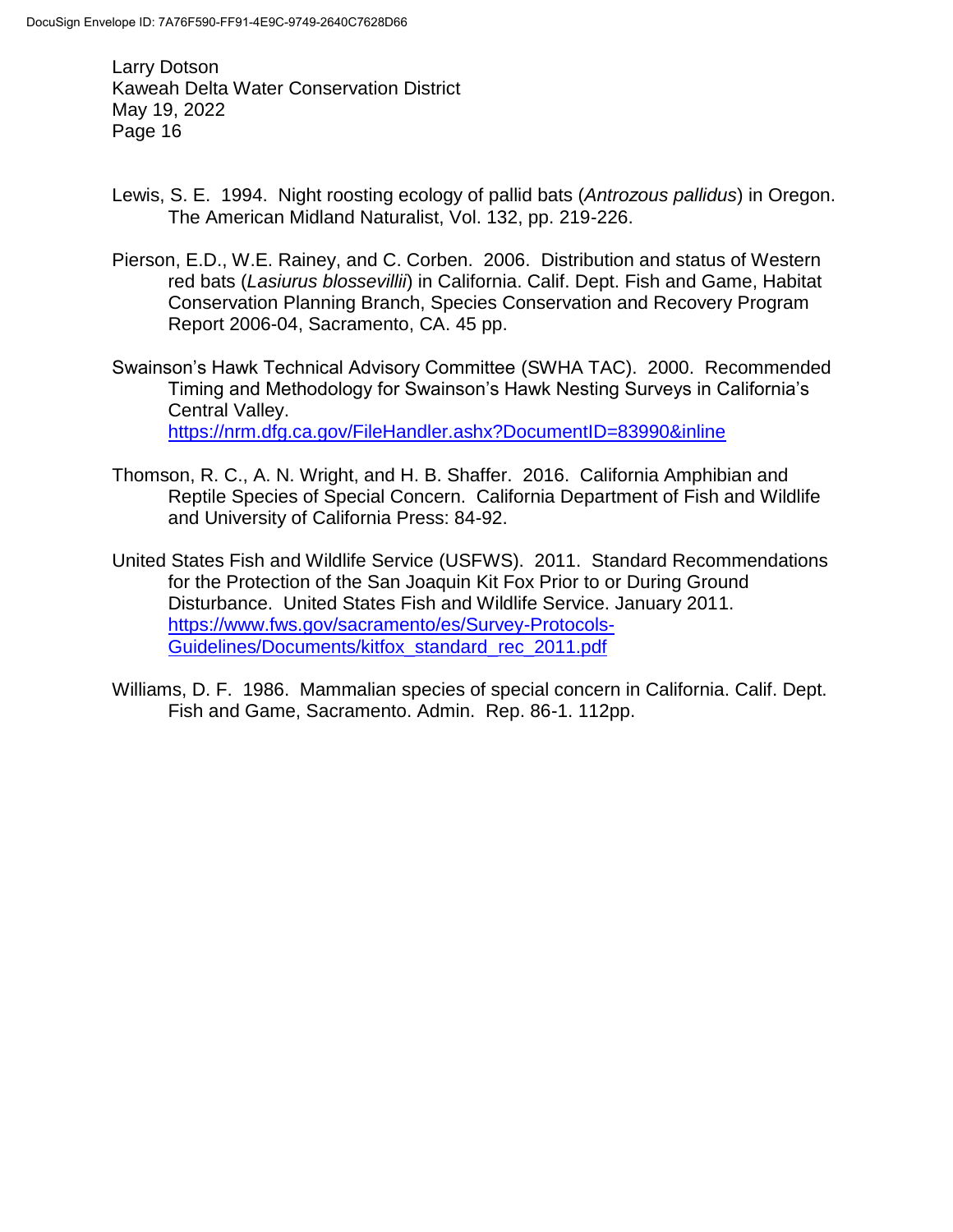## **Attachment 1**

## **CALIFORNIA DEPARTMENT OF FISH AND WILDLIFE RECOMMENDED MITIGATION MONITORING AND REPORTING PROGRAM (MMRP)**

## **PROJECT: Paregien Basin Recharge Expansion Project SCH NO.: 2022040278**

| <b>RECOMMENDED MITIGATION</b>              | <b>STATUS/DATE/INITIALS</b> |  |  |  |
|--------------------------------------------|-----------------------------|--|--|--|
| <b>MEASURES</b>                            |                             |  |  |  |
| <b>Before Project Activity</b>             |                             |  |  |  |
| <b>Recommended Mitigation Measure 1:</b>   |                             |  |  |  |
| <b>SJKF Surveys and Minimization</b>       |                             |  |  |  |
| <b>Recommended Mitigation Measure 2:</b>   |                             |  |  |  |
| <b>SJKF Take Authorization</b>             |                             |  |  |  |
| <b>Recommended Mitigation Measure 3:</b>   |                             |  |  |  |
| <b>SWHA Surveys</b>                        |                             |  |  |  |
| <b>Recommended Mitigation Measure 4:</b>   |                             |  |  |  |
| <b>SWHA No-disturbance Buffer</b>          |                             |  |  |  |
| <b>Recommended Mitigation Measure 5:</b>   |                             |  |  |  |
| <b>SWHA Take Authorization</b>             |                             |  |  |  |
| <b>Recommended Mitigation Measure 6:</b>   |                             |  |  |  |
| <b>BUOW Habitat Assessment</b>             |                             |  |  |  |
| <b>Recommended Mitigation Measure 7:</b>   |                             |  |  |  |
| <b>BUOW Surveys</b>                        |                             |  |  |  |
| <b>Recommended Mitigation Measure 8:</b>   |                             |  |  |  |
| <b>BUOW Avoidance</b>                      |                             |  |  |  |
| <b>Recommended Mitigation Measure 9:</b>   |                             |  |  |  |
| <b>BUOW Eviction and Mitigation</b>        |                             |  |  |  |
| <b>Recommended Mitigation Measure 10:</b>  |                             |  |  |  |
| <b>Bat Roost Habitat Assessment</b>        |                             |  |  |  |
| <b>Recommended Mitigation Measure 11:</b>  |                             |  |  |  |
| <b>Bat Surveys</b>                         |                             |  |  |  |
| <b>Recommended Mitigation Measure 12:</b>  |                             |  |  |  |
| <b>Bat Roost Disturbance Minimization</b>  |                             |  |  |  |
| and Avoidance                              |                             |  |  |  |
| <b>Recommended Mitigation Measure 13:</b>  |                             |  |  |  |
| <b>American Badger and Northern</b>        |                             |  |  |  |
| <b>California Legless Lizard Surveys</b>   |                             |  |  |  |
| <b>Recommended Mitigation Measure 14:</b>  |                             |  |  |  |
| <b>American Badger and Northern</b>        |                             |  |  |  |
| <b>California Legless Lizard Avoidance</b> |                             |  |  |  |
| <b>Recommended Mitigation Measure 15:</b>  |                             |  |  |  |
| <b>Special-Status Plant Surveys</b>        |                             |  |  |  |